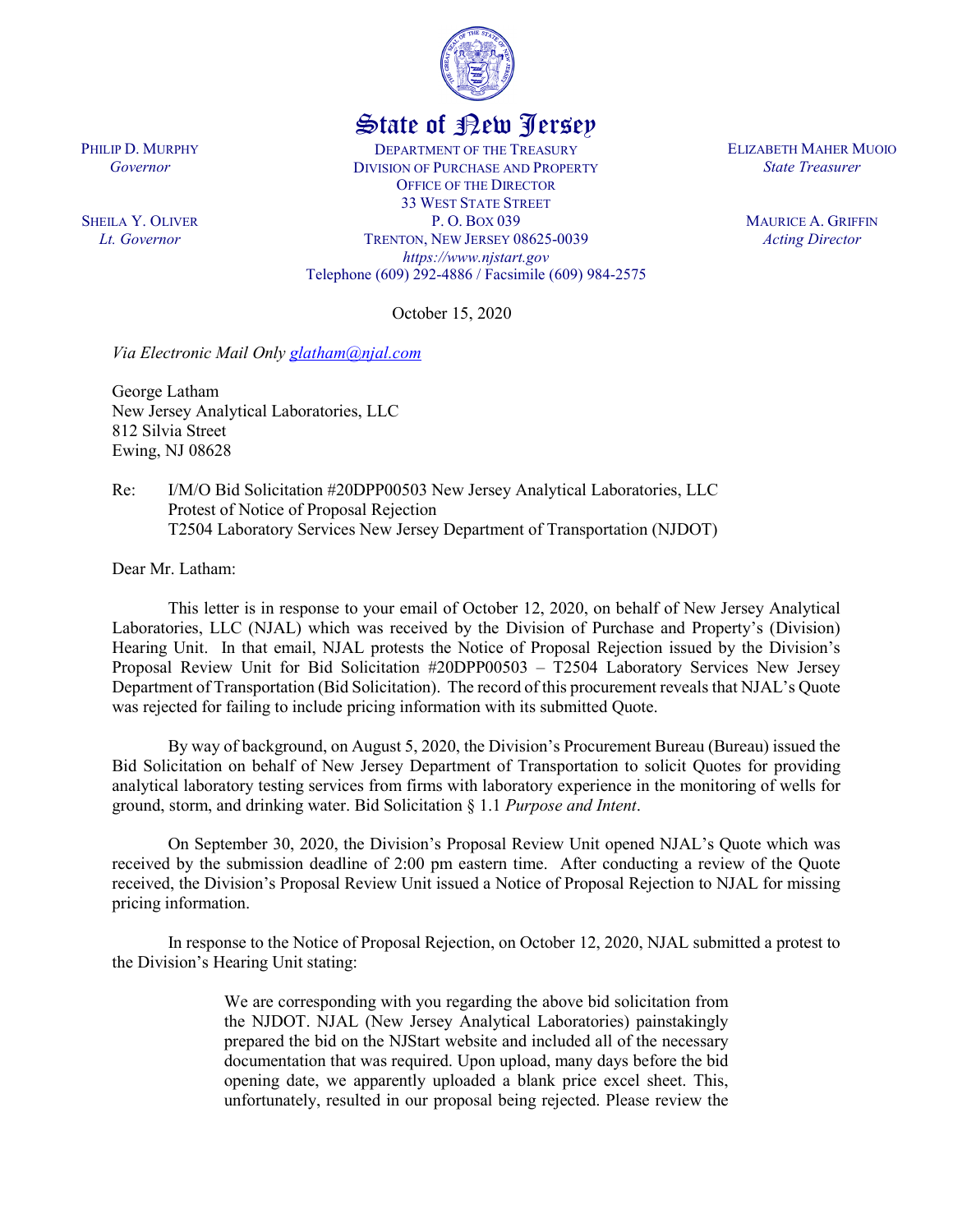attached spreadsheet. This was completed many days before the opening date. The "date modified" on this spreadsheet will confirm this.

I apologize for this oversight and hope that you will review and consider our bid.

In consideration of NJAL's protest, I have reviewed the record of this procurement, including the Bid Solicitation, NJAL's Quote and protest, the relevant statutes, regulations, and case law. This review of the record has provided me with the information necessary to determine the facts of this matter and to render an informed Final Agency Decision on the merits of the protest. I set forth herein the Division's Final Agency Decision.

The Division's administrative regulations that govern the advertised procurement process establish certain requirements that must be met in order for a Quote to be accepted. Those regulations provide in relevant part that:

- (a) In order to be eligible for consideration for award of contract, the bidder's proposal shall<sup>[1](#page-1-0)</sup> conform to the following requirements or be subject to designation as a non-responsive proposal for noncompliance:
	- . . .

 $\overline{a}$ 

4. Contain all RFP-required certifications, forms, and attachments, completed and signed as required. An RFP may designate certain forms and/or certifications that need not be included in the bidder's proposal but that must be provided by a successful bidder upon request prior to an award of contract;

. . . 6. Include all RFP required pricing information.

[N.J.A.C. 17:12-2.2(a), *emphasis added*.]

With respect the submission of Quotes, the Bid Solicitation cautioned Vendors {Bidders} regarding the need to ensure that all required forms, including the State-Supplied Price Sheet, are properly submitted. Specifically, Bid Solicitation Section 4.4 *Quote Content* states in part:

> The Quote should be submitted with the content of each section as indicated below.

- Section 1 Forms (Sections 4.4.1 and 4.4.2).
- Section 2 Technical Quote (Section 4.4.3);
- Section 3 Organizational Support and Experience (Section 4.4.4);
- Section 4 -Any other documents to be included by the Vendor {Bidder};
- Section 5 State-Supplied Price Sheet (Section 4.4.5); and
- Section 6 State of New Jersey Security Due Diligence Third Party Information Security Questionnaire (Section 4.4.3.3).

<span id="page-1-0"></span> $<sup>1</sup>$  "Shall or Must – Denotes that which is a mandatory requirement. Failure to meet a mandatory material</sup> requirement will result in the rejection of a Quote {Proposal} as non-responsive." Should or May – "Denotes that which is permissible or recommended, not mandatory." Bid Solicitation § 2.2 *General Definitions*.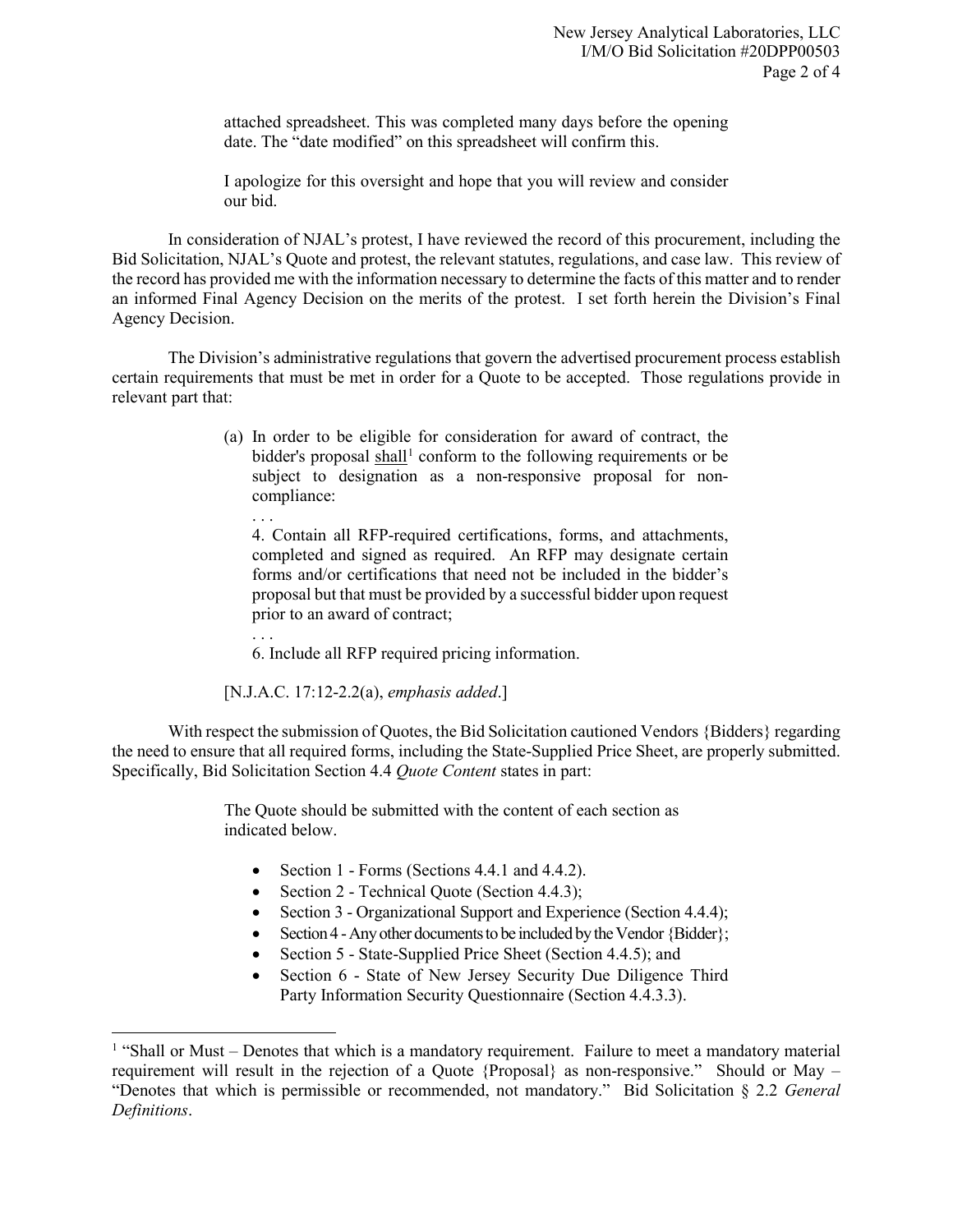Note: Vendors {Bidders} must complete the State-Supplied Price Sheet (Volume 3) accompanying this Bid Solicitation and upload it as an attachment on the "Attachments" Tab (See Section 4.4.5 of this Bid Solicitation).

The requirement to use the State-supplied price sheet for Vendor pricing was reiterated in Bid Solicitation Section 4.4.5 *State-Supplied Price Sheet* which states "[t]he Vendor {Bidder} must submit its pricing using the State-Supplied Price Sheet accompanying this Bid Solicitation and located on the "Attachments" Tab."

As noted above, NJAL's Quote was rejected for failing to include pricing information.<sup>[2](#page-2-0)</sup> However, a review of NJAL's Quote reveals that none of the required attachments were included with the NJAL's submitted Quote #00004885:<sup>[3](#page-2-1)</sup>

| Quote 00004885 - New Jersey Analytical Laboratories Limited Liability Company                         |       |           |                |                               |                    |             |            |           |         |
|-------------------------------------------------------------------------------------------------------|-------|-----------|----------------|-------------------------------|--------------------|-------------|------------|-----------|---------|
| General                                                                                               | Items | Questions | Subcontractors | <b>Terms &amp; Conditions</b> | <b>Attachments</b> | Evaluations | Preference | Reminders | Summary |
| <b>Files</b>                                                                                          |       |           |                |                               |                    |             |            |           |         |
| <b>No File Attachments</b>                                                                            |       |           |                |                               |                    |             |            |           |         |
| <b>Forms</b>                                                                                          |       |           |                |                               |                    |             |            |           |         |
| <b>No Form Attachments</b>                                                                            |       |           |                |                               |                    |             |            |           |         |
|                                                                                                       |       |           |                |                               | Close Window       |             |            |           |         |
| Copyright © 2020 Periscope Holdings, Inc. - All Rights Reserved.<br>SONJ SONJ AWS PROD BUYSPEED 1 bso |       |           |                |                               |                    |             |            |           |         |

The *NJSTART* eProcurement system does not prevent a Vendor {Bidder} from submitting a Quote without all of the required forms and documents attached as mandated by the specifications. The responsibility for ensuring that all necessary forms and other submittals are properly uploaded into *NJSTART*, and for ensuring that a Quote has been submitted, necessarily and appropriately rests solely with the Vendor {Bidder}. Bid Solicitation § 1.4.2 *Vendor {Bidder} Responsibility*.

Although the Division has broad discretion to select among qualified and responsive Vendors {Bidders} in public contracting matters, the discretion afforded to the Director, "is not limitless." See, *In re Request for Proposals #17DPP00144*, 454 N.J. Super. 527, 559 (App Div. 2018). "In line with the policy goal of thwarting favoritism, improvidence, extravagance, and corruption, the Division may not award a contract to a bidder whose proposal deviates materially from the RFP's requirements." *Ibid.*, quoting, *Barrick v. State*, 218 N.J. 247, 258-59 (2014)). For that reason, the Division's governing regulations mandate stringent enforcement to maintain the equal footing of all Bidders and to ensure the integrity of the State's bidding process. Notably, "to be eligible for consideration for award of contract, the bidder's proposal shall conform to the following requirements or be subject to designation as a non-

 $\overline{a}$ 

<span id="page-2-0"></span><sup>2</sup> NJAL's Quote #00004885 was not rejected for missing the Ownership Disclosure Form or the Disclosure of Investment Activities in Iran Form because those items were completed with NJAL's *NJSTART* Vendor Profile.

<span id="page-2-1"></span><sup>&</sup>lt;sup>3</sup> A review of the *NJSTART* eProcurement system reveals that NJAL created a second Quote (#00004878); however, that Quote was not submitted.